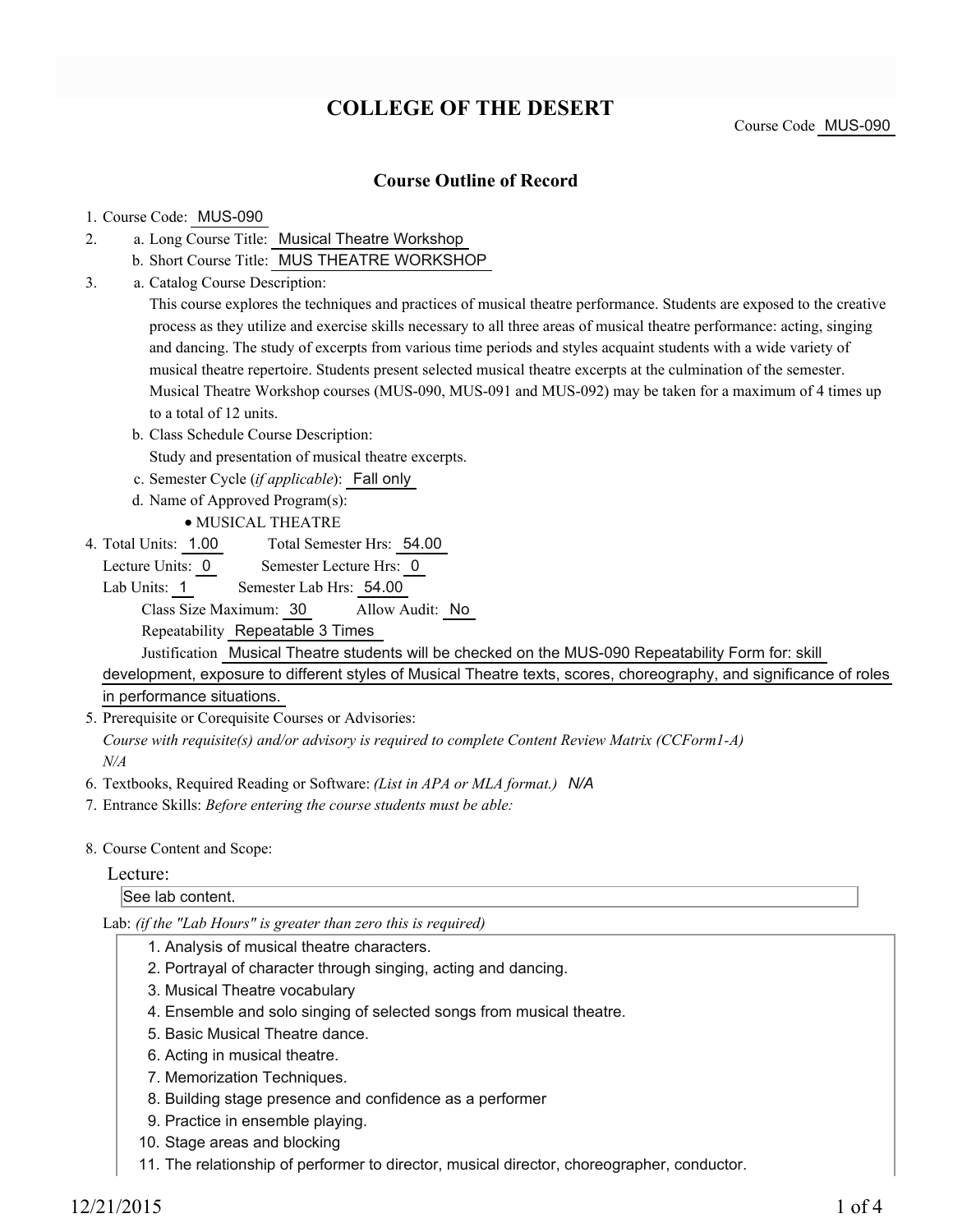- 9. Course Student Learning Outcomes:
	- 1. Create characterizations through acting, dancing and singing.
- 10. Course Objectives: Upon completion of this course, students will be able to:
	- a. Analyze and develop characters from musical theatre texts.
	- b. Portray characters through singing, acting and dancing.
	- c. Use musical theatre terminology appropriately.
	- d. Perform ensemble songs from selected musical theatre scores.
	- e. Perform ensemble dance routines, as choreographed by instructor or classmates, from selected musical theatre productions.
	- f. Perform acting scenes from selected musical theatre scripts.
	- g. Memorize lines, lyrics, music, staging, and choreographed dance routines.
	- h. Demonstrate stage presence and confidence during performance.
	- i. Understand and demonstrate a sense of ensemble playing.
	- j. Demonstrate understanding of stage areas and blocking.

k. Demonstrate understanding of the working relationship between performer and director, musical director, choreographer and conductor.

Methods of Instruction: *(Integration: Elements should validate parallel course outline elements)* 11.

- a. Demonstration, Repetition/Practice
	- b. Laboratory
	- c. Participation

#### Other Methods:

1. Individual and group coaching by instructor. 2. Group performance evaluation and suggestions for improvement by classmates. 3. Videotape in class performance and view for critical analysis.

12. Assignments: (List samples of specific activities/assignments students are expected to complete both in and outside of class.) In Class Hours: 54.00

Outside Class Hours: 0

a. In-class Assignments

-

- b. Out-of-class Assignments
	- 1. Memorize assigned music, spoken lines, and choreography outside of class.
	- 2. Maintain journal including: concepts and applications discussed in class, vocabulary, staging notes, character analyses, historical/contextual information on selected musical theatre texts, comments and suggestions from evaluations of in class presentations, challenges for improvement and proposed methods for meeting them.
	- 3. Analyze and develop character from musical theatre script.
	- 4. Attend and write review of one musical theatre performance.
- 13. Methods of Evaluating Student Progress: The student will demonstrate proficiency by:
	- Presentations/student demonstration observations
	- In class performance evaluations
	- True/false/multiple choice examinations
		- 1. Multiple Choice quiz on stage areas. 2. Fill in the blanks quiz on terminology.
	- Mid-term and final evaluations
	- Journal evaluation at mid-term and at end of semester.
	- Other

14. Methods of Evaluating: Additional Assesment Information: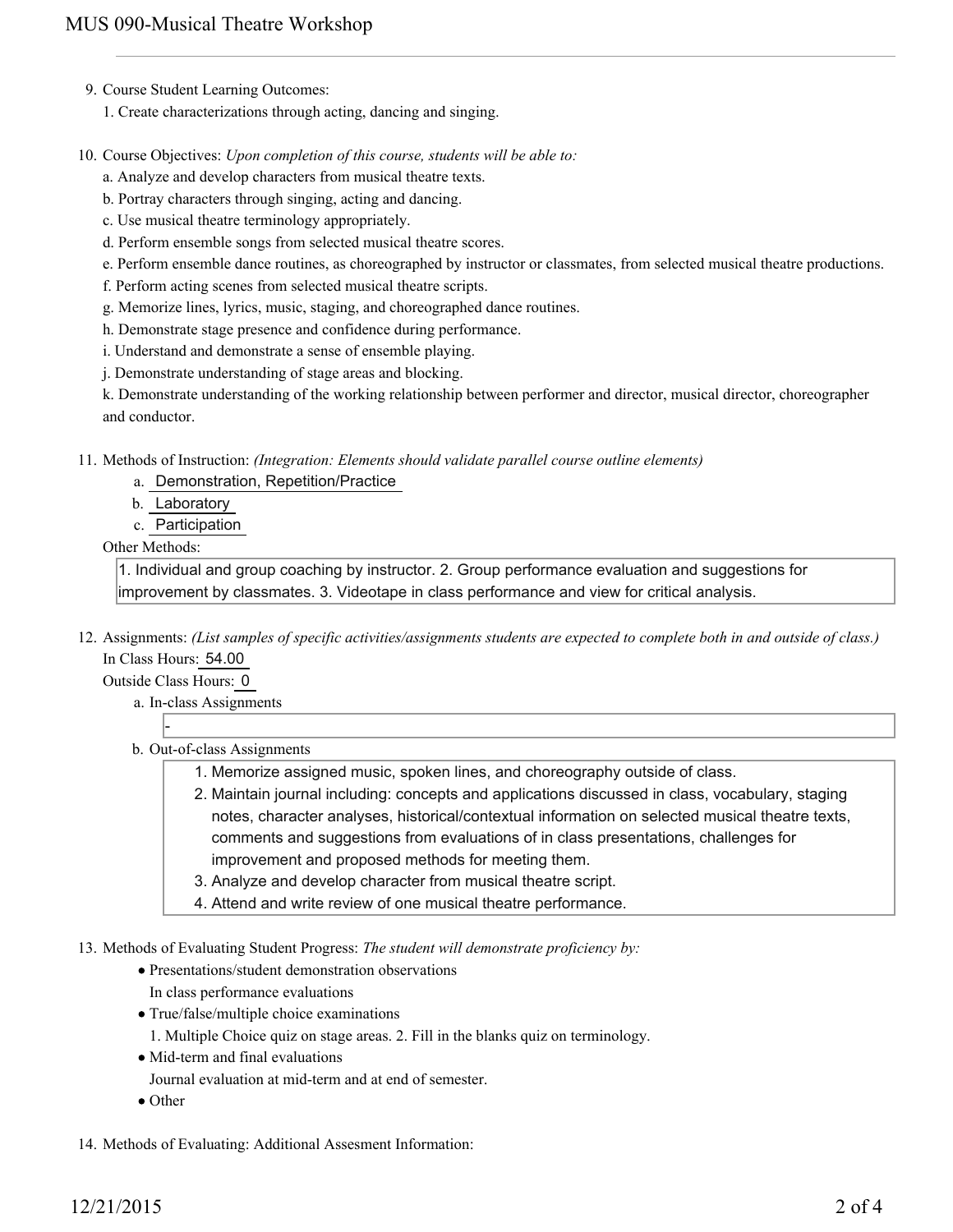# MUS 090-Musical Theatre Workshop

Assess students' application of course content as demonstrated by their written review of a musical theatre production.

|     | 15. Need/Purpose/Rationale -- All courses must meet one or more CCC missions.<br>IO - Aesthetics<br>Apply imagination to artistic expression.<br>Value appearance in terms of how pleasing it is in movement, form, and function.<br>PO-SSS Self-Awareness, Self-Understanding, and Self-Advocacy<br>Appreciate the value of feedback.<br>Adapt to challenging situations.                                                                                                                                                                                                                                                                                                                                                                                                                                                                                                                                                                         |
|-----|----------------------------------------------------------------------------------------------------------------------------------------------------------------------------------------------------------------------------------------------------------------------------------------------------------------------------------------------------------------------------------------------------------------------------------------------------------------------------------------------------------------------------------------------------------------------------------------------------------------------------------------------------------------------------------------------------------------------------------------------------------------------------------------------------------------------------------------------------------------------------------------------------------------------------------------------------|
|     | 16. Comparable Transfer Course<br><b>Course Number</b>                                                                                                                                                                                                                                                                                                                                                                                                                                                                                                                                                                                                                                                                                                                                                                                                                                                                                             |
|     | <b>Course Title</b><br><b>University System</b><br>Campus<br><b>Catalog Year</b><br>17. Special Materials and/or Equipment Required of Students:<br>Rehearsal clothing and shoes appropriate for movement and dance.                                                                                                                                                                                                                                                                                                                                                                                                                                                                                                                                                                                                                                                                                                                               |
|     | <sup>18.</sup> Materials Fees:<br>Required Material?                                                                                                                                                                                                                                                                                                                                                                                                                                                                                                                                                                                                                                                                                                                                                                                                                                                                                               |
|     | <b>Material or Item</b><br><b>Cost Per Unit</b><br><b>Total Cost</b>                                                                                                                                                                                                                                                                                                                                                                                                                                                                                                                                                                                                                                                                                                                                                                                                                                                                               |
|     | 19. Provide Reasons for the Substantial Modifications or New Course:                                                                                                                                                                                                                                                                                                                                                                                                                                                                                                                                                                                                                                                                                                                                                                                                                                                                               |
| 20. | Periodic update<br>a. Cross-Listed Course (Enter Course Code): N/A<br>b. Replacement Course (Enter original Course Code): N/A                                                                                                                                                                                                                                                                                                                                                                                                                                                                                                                                                                                                                                                                                                                                                                                                                      |
|     | 21. Grading Method (choose one): Letter Grade Only                                                                                                                                                                                                                                                                                                                                                                                                                                                                                                                                                                                                                                                                                                                                                                                                                                                                                                 |
|     | 22. MIS Course Data Elements<br>a. Course Control Number [CB00]: CCC000461917<br>b. T.O.P. Code [CB03]: 100400.00 - Music<br>c. Credit Status [CB04]: D - Credit - Degree Applicable<br>d. Course Transfer Status [CB05]: A = Transfer to UC, CSU<br>e. Basic Skills Status [CB08]: $2N = Not$ basic skills course<br>f. Vocational Status [CB09]: Not Occupational<br>g. Course Classification [CB11]: Y - Credit Course<br>h. Special Class Status [CB13]: N - Not Special<br>i. Course CAN Code [CB14]: N/A<br>j. Course Prior to College Level [CB21]: $Y = Not$ Applicable<br>k. Course Noncredit Category [CB22]: Y - Not Applicable<br>l. Funding Agency Category [CB23]: Y = Not Applicable<br>m. Program Status [CB24]: 1 = Program Applicable<br>Name of Approved Program (if program-applicable): MUSICAL THEATRE<br>Attach listings of Degree and/or Certificate Programs showing this course as a required or a restricted elective.) |
|     | 23. Enrollment - Estimate Enrollment<br>First Year: 24<br>Third Year: 35                                                                                                                                                                                                                                                                                                                                                                                                                                                                                                                                                                                                                                                                                                                                                                                                                                                                           |

24. Resources - Faculty - Discipline and Other Qualifications: